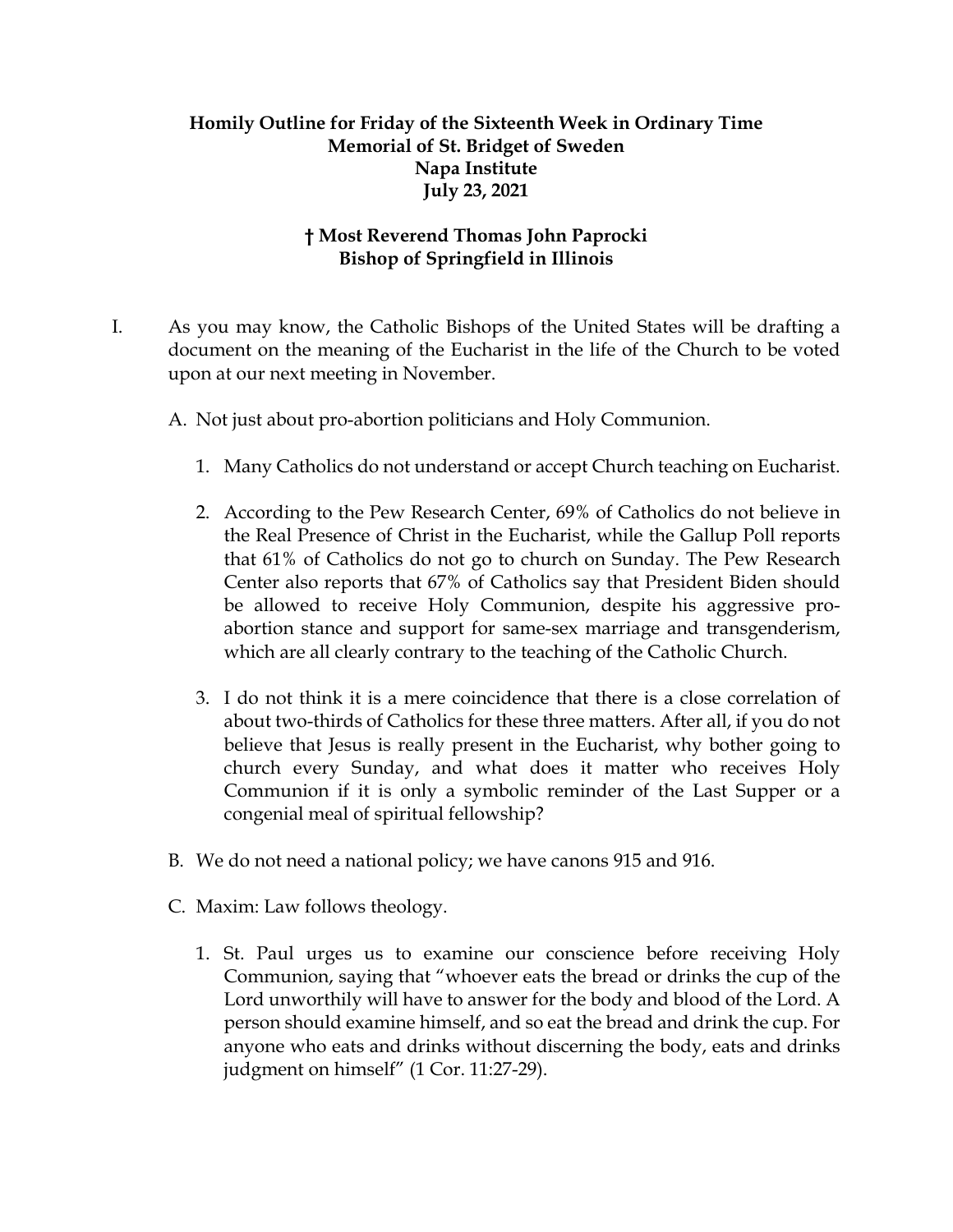- 2. An important aspect of this topic is the relationship between receiving the Holy Eucharist and the Sacrament of Penance.
- D. Some people wonder, "Are we not all unworthy?" After all, before distributing Holy Communion, the priest shows the Host and the Chalice to the faithful and proclaims, "Behold the Lamb of God, behold Him who takes away the sins of the world. Blessed are those called to the supper of the Lamb."
	- 1. Then the people respond, "Lord, I am not worthy that you should enter under my roof." This response calls to mind the words that were spoken by the Roman centurion to Jesus when he begged the Lord to heal his sick servant (Matthew 8:8). But then we immediately add, "Only say the word and my soul shall be healed," again echoing the words of the centurion as he proclaimed, "Only say the word and my servant will be healed."
	- 2. We hear the healing word of Jesus in the prayer of absolution pronounced by a priest in the Sacrament of Penance. The Catechism of the Catholic Church repeats the two-thousand-year-old teaching of the Church, "Anyone conscious of a grave sin must receive the Sacrament of Reconciliation before coming to Communion" (n. 1385).
- E. How do we know if something is a grave sin? Grave sins are also called mortal sins because they are deadly to our relationship with God.
	- 1. Examples would be the seven capital or deadly sins: pride, envy, anger, avarice, gluttony, lust, and sloth.
	- 2. According to the Catechism of the Catholic Church, "For a sin to be mortal, three conditions must together be met: Mortal sin is sin whose object is grave matter and which is also committed with full knowledge and deliberate consent.
	- 3. As we heard in today's first reading, grave matter is specified by the Ten Commandments, corresponding to the answer of Jesus to the rich young man: 'Do not kill, Do not commit adultery, Do not steal, Do not bear false witness, Do not defraud, Honor your father and your mother' (Mk 10:19). The gravity of sins is more or less great: murder is graver than theft. One must also take into account who is wronged: violence against parents is in itself graver than violence against a stranger" (nn. 1857-1858).
- II. The problem is that people do not accept the notion of sin today.
	- A. *Whatever Became of Sin?"*  written by psychiatrist Dr. Karl Menninger in 1973.